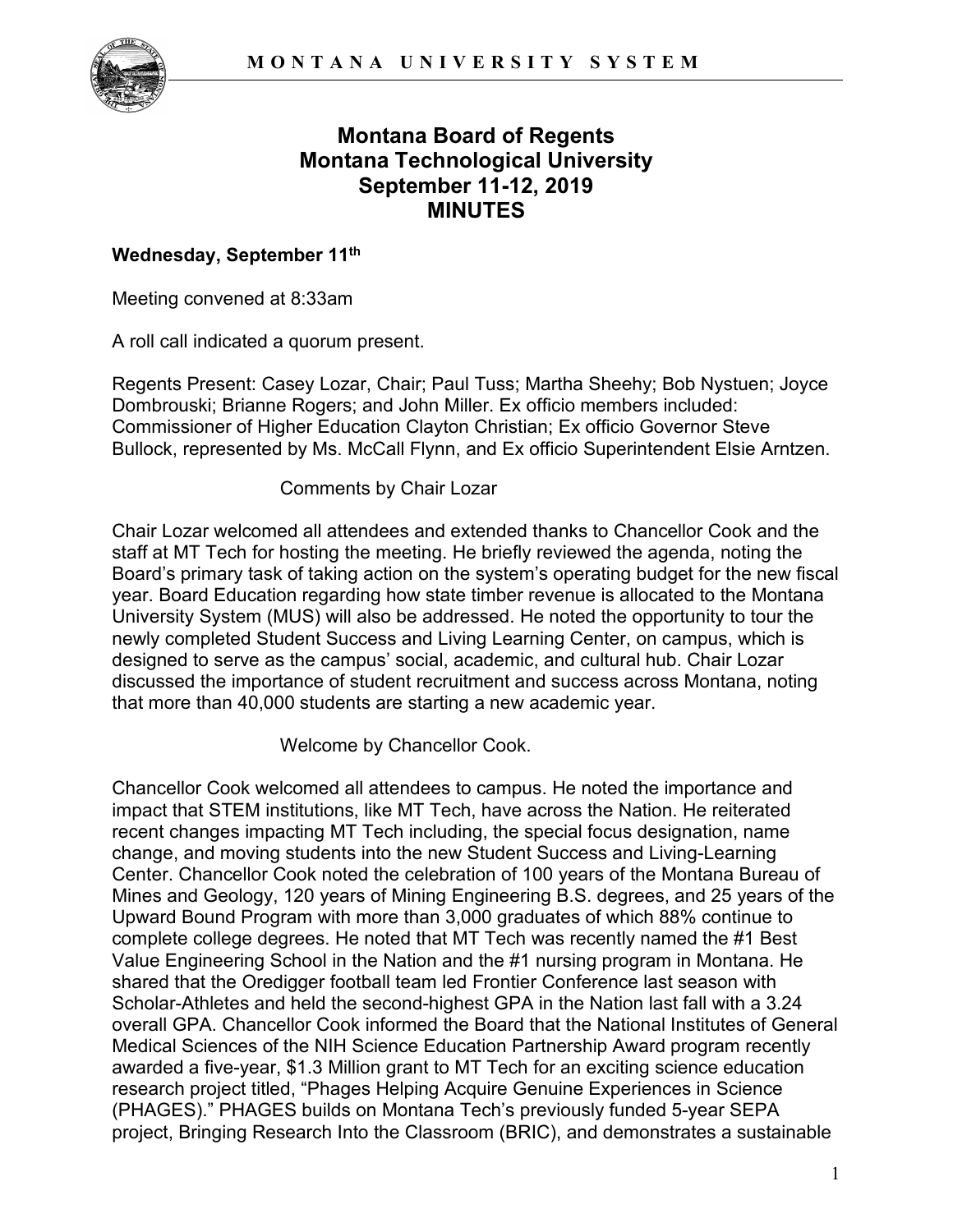

model for faculty across the country to expand phage discovery outreach to K-12 teachers and students. Thousands of Montana's K-12 students will engage in a relevant citizen science project by participating in the phagedigging classroom visits. He also shared that the graduate school has grown by 50% since Fall of 2012, and research expenditures have risen 18% since FY13 to about \$13 million. He discussed the importance of embracing our science and engineering focus at the doctoral level, noting that it is essential to serve Montana fully and to position the University for long-term sustainability, relevance, and continued excellence.

Approval of Minutes

- July 10, 2019 Board Conference Call Minutes
- August 15, 2019 Board Executive Session Minutes

A motion for approval of July 10, 2019 and August 15, 2019 BOR meeting minutes was made by Regent Tuss; motion passed (7-0).

# Commissioner's and System Report

• Commissioner's Update

Commissioner Christian reminded attendees that Board Members are volunteer positions and extended thanks and appreciation to those willing to serve in this capacity. He welcomed students to a new academic year, noting the excitement across the system as more than 40,000 students either begin or continue their post-secondary education. Commissioner Christian welcomed and introduced Dr. Laura Vosejpka, newly appointed Dean and CEO of Helena College. Dr. Vosejpka comes to us from the College of Sciences and Liberal Arts at Kettering University in Flint, Michigan, where she was the founding Dean. He also introduced Mr. Aaron Clingingsmith, who is serving as Interim President at Miles Community College. He extended thanks and appreciation to Cory Sangrey-Billy of Stone Child College, here today representing the Tribal College Campuses. Commissioner Christian also introduced Karen Ogden, OCHE's new Communications Director. Karen is responsible for our internal and external communications on behalf of the Board and the Montana University System as a whole. Karen worked for over a decade as a reporter and editor at the Great Falls Tribune and then as communications director for Benefis Health System in Great Falls. She most recently worked as a public information officer at the Department of Environmental Quality. Commissioner Christian also welcomed Student Regent John Miller to the Board.

Commissioner Christian discussed the upcoming College Application Week (CAW) event, scheduled for September 30th – October 4th. This event is important across the MUS, last year over 4,600 applications were submitted from 164 participating high schools, an increase of 800 compared to 2017. Of these applications, 2.9% were submitted to MUS campuses, 22% to Two-Year colleges, and 68% to Four-Year Campuses. He reminded attendees that CAW provides access for many low-income and first-generation students. Commissioner Christian spoke the importance of access and affordability, with an emphasis on resident students, noting that this remains the number one strategic goal for the MUS. He discussed recent headway related to Career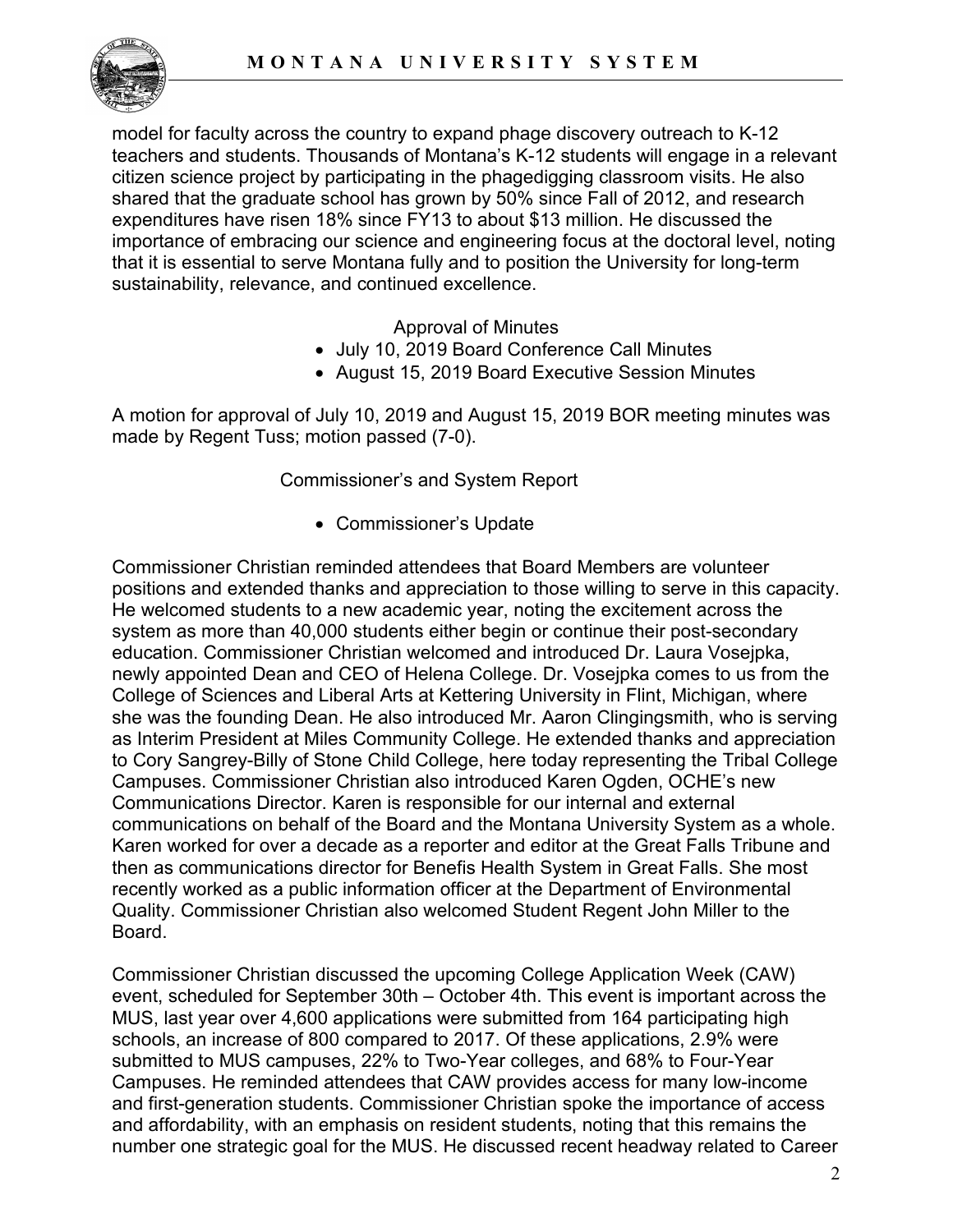

and Technical Education (CTE), noting a variety of events that took place over the summer including a CTE focused meeting or school administrators, CTE panel that presented at the iGraduate Summit, and the recent grant Montana was awarded specifically designed to CTE workshops for high school counselors focused on better connecting students with CTE programs of study. Commissioner Christian provided an update on efforts related to the development of the College and Career Access Portal, an essential recruitment effort for resident students. This portal will be designed to serve students, meet expectations, deliver on shared policy goals and audit recommendations around student transfer. He explained that the portal would be home to a centralized application process, serving as a one-stop-shop for students to apply to all MUS campuses. Dual enrollment, financial aid, and other student resources will also be incorporated into the portal. Commissioner Christian discussed recent work focused on revising the academic approval process. Proposed revisions include engaging the Board of Regents at a more meaningful level, adding steps to allow new programs associated with workforce needs to come to fruition faster, and allowing the MUS to be more responsive to business and industry demands.

- Campus Reports (Linked to agenda)
- Introductions & Acknowledgements

OCHE, MSU, and MSU-Billings made introductions for new staff.

• Request for Approval to Amend BOR By-Laws to Update Committee Names; OCHE/MUS *ITEM 184-104-R0919*

Commissioner Christian presented the request for the Board to approve the request to change the name of the Budget, Audit and Enterprise Risk Committee to the Budget, Administration and Audit Committee, where financial matters will be preliminarily addressed prior to any full Board of Regents action. With this name change the request includes the elimination of the Staff and Compensation committee. Discussion followed.

A motion for approval of ITEM 184-104-R0919 was made by Regent Dombrouksi; motion passed (7-0).

• Other

Remarks by Governor Bullock (or Designee)

McCall Flynn, Education Policy Advisor to Governor Bullock, expressed thanks and appreciation to the Board of Regents and attendees noting that she looks forward to working with the Board and OCHE on efforts across the MUS.

Remarks by Superintendent Arntzen

Superintendent Arntzen extended thanks and appreciation for being included in this meeting. She reminded attendees that 821 public schools are now in session with 15,000 teachers, focused on student success, serving 148,000 students. She reiterated the importance and focus of school safety across Montana. She thanked UM for their strong partnership on the Stop Violence grant, recently awarded by Congress, to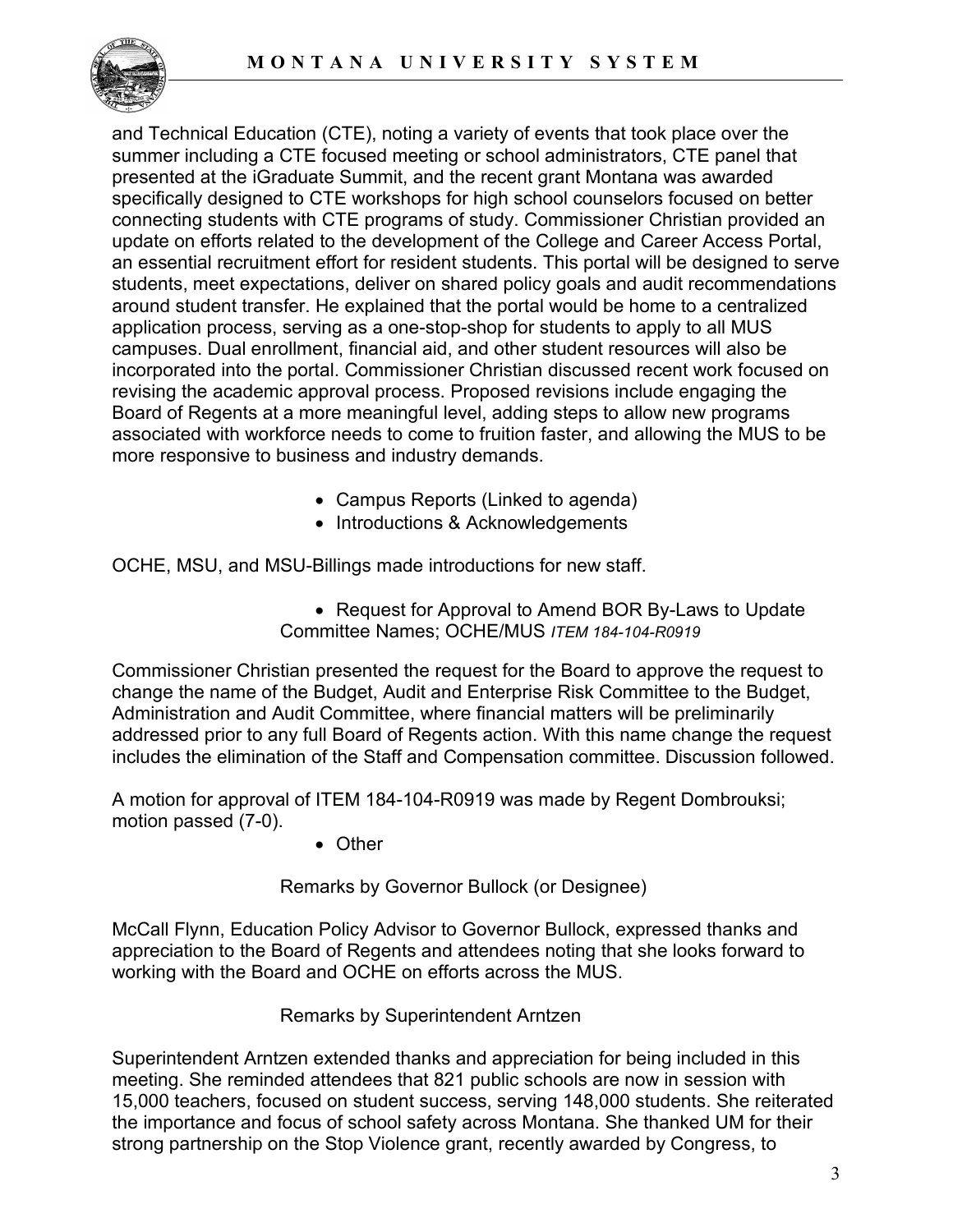

address social and emotional health for students. Superintendent Arntzen thanked President Cruzado for allowing OPI to partner on a grant focused on counselors in rural Montana. She also thanked MSU-Billings for their partnership on the Substance Abuse and Mental Health Services Administration (SAMHSA) grant which is focused on mental health in Eastern Montana and across Tribal Lands. She discussed the excellent work associated with Perkins V and strong partnership between the MUS and OPI. She discussed the partnership with ACT and noted that ACT scores and data will soon be available.

## What's Up Butte?

Stephanie Sorini, President of Butte Chamber of Commerce; Jon Wick, Owner of 5518; and Mike Cashell, Vice President of Electric and Gas Transmission at Northwestern Energy provided an update to the Board regarding their experiences and insights related to MT Tech and the local community. They noted positive experiences in working with the campus directly and establishing partnerships. They noted an eagerness to see growth across Butte and direct ties to subsequent growth at MT Tech. Panel members discussed the overall experience that students and families enjoy when attending events on campus and their hope to expand on these efforts within the community. Panelists discussed the number of MT Tech graduates that stay in the Butte area and invest back into their community and state. Local businesses actively look to MT Tech as a source of potential employees for the workforce. They noted that graduates are well prepared, eager to learn, and adaptable individuals. They suggested increasing community engagement and partnerships with businesses to foster more success for both the campus and community. Improving the student experience at MT Tech was discussed as these experiences help instill pride and serve as an investment in the future by creating more engaged alumni that are advocating on MT Tech's behalf. Discussion followed.

# Board Education: Department of Natural Resources and Conservation

Mr. Shawn Thomas of DNRC provided an update on University System Trusts and how the trust holdings are managed. Mr. Thomas reviewed how revenue from different sources, renewable and nonrenewable are managed. He reviewed revenue related to surface and mineral acreage, noting the potential issue of split estate situations. Mr. Thomas reviewed the process behind residential leasing and details of the cabin/home site sales program. He shared with the Board recent accomplishments, which include 119 cabins sites selling for more than \$15 million, increased capacity, streamlined processing, a decreased withdrawal rate to 10%, and lessee engagement. Discussion followed.

#### Executive Session | *Mountain Con Room (Downstairs SUB)*

Chair Lozar convened an executive session. He determined that the matters of discussion relate to matters of individual privacy and that the demands of individual privacy outweigh the merits of public disclosure.

- Annual Review President Bodnar
- Honorary Doctorate Nomination MSU
- Litigation Update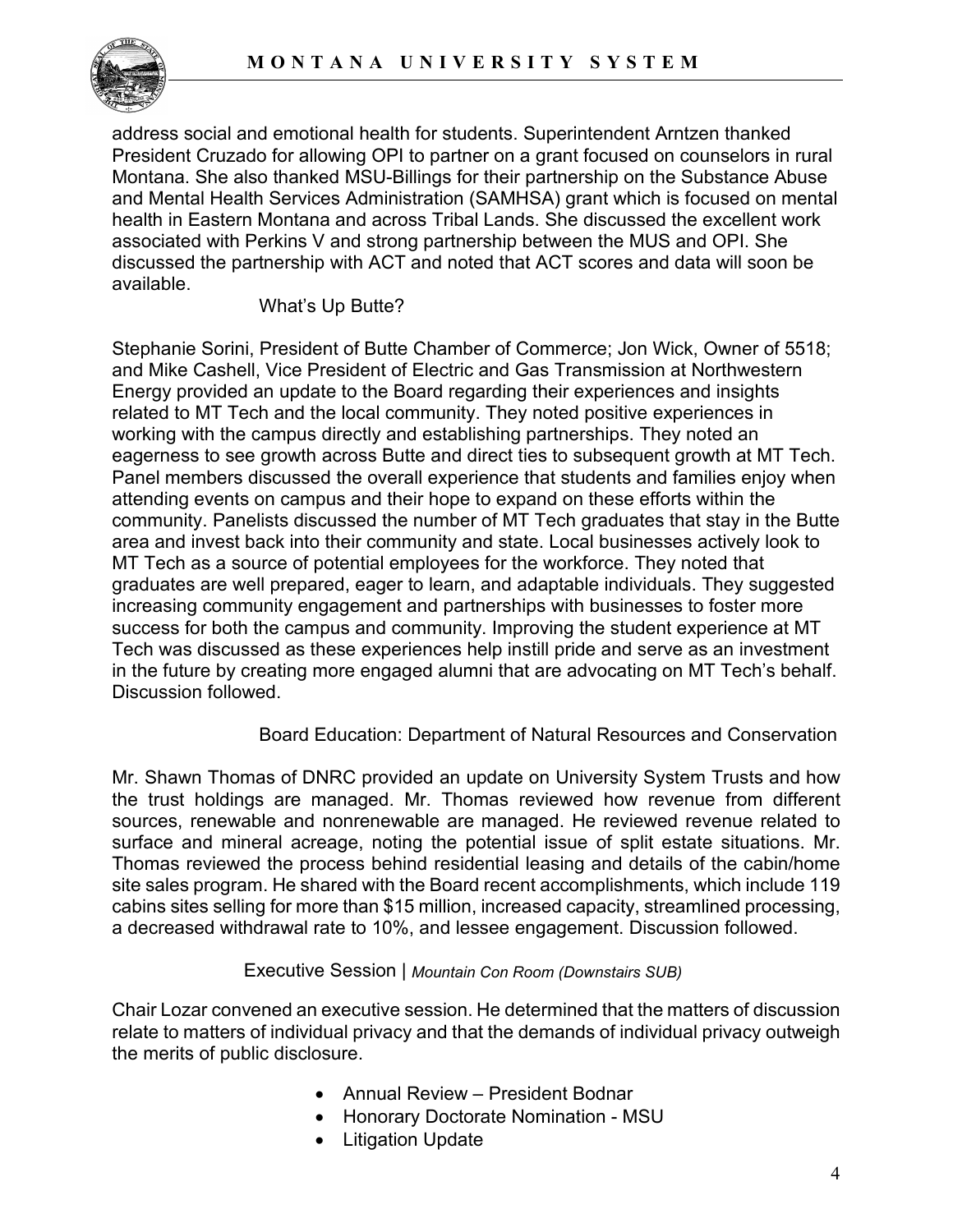

Two-Year and Community College Committee

## **INFORMATION**

a. CTE Update

Ms. Jacque Treaster, Director of Dual Enrollment and Career & Technical Education and Ms. Katy Brooke, Perkins Program Manager provided an update to the Board on efforts related to Career and Technical Education (CTE) noting the effort and ties with several other initiatives including the State Executive Leadership Team (SELT), Workforce and Labor Market Information Data Driven Decisions, Agency Leads Meeting, and fostering Business and Industry engagement. Ms. Brooke discussed the Comprehensive Local Needs Assessment (CLNA), a new requirement that works to bridge industry and CTE and align CTE with the Labor Market. She provided an overview of the CLNA process noting the components of stakeholder engagement, gathering of data, recording findings and applying to programs' local Perkins application. She explained that programs are also required to work closely with parents and students; special populations; local industry; post-secondary CTE programs; and secondary CTE programs. Discussion followed.

b. Dual Enrollment Update

Ms. Jacque Treaster, Director of Dual Enrollment and Career & Technical Education, provided an update to the Board regarding Rural and CTE Dual Enrollment. She noted that 54% of Montana public schools had students participating in concurrent enrollment in 2018-19. She noted an increase of 76% in the number of Montana public high schools with students participating in concurrent enrollment over the past five years from 2014-15 through 2018-19. She provided an analysis and comparison Class B & C Montana public high schools with participating students noting the considerable growth for each over the past five years. Ms. Treaster reiterated the importance of focusing on rural schools to ensure connections are being made with high schools and to continue to provide students with access to postsecondary education. She shared information about the variety of subjects and courses that students are taking, noting focused areas on workforce needs. Discussion followed.

c. Two-Year Mission Fulfillment

Deputy Commissioner Brock Tessman provided background information and an overall snapshot of what the Two-Year System looks like in Montana, noting the varied landscape amongst community colleges, standalone colleges, embedded colleges, and integrated units. He discussed the five pillars that make up the Two-Year Mission, which includes 1) Career and College Readiness, 2) Transfer Education, 3) Career & Technical Education, 4) Workforce, Economic, and Community Development, 5) Community Education and Lifelong Learning. Two-Year College Leaders from across the MUS provided highlights on how they are meeting the comprehensive two-year mission at their respective campuses and discussed the next steps. Discussion followed.

Academic, Research and Student Affairs Committee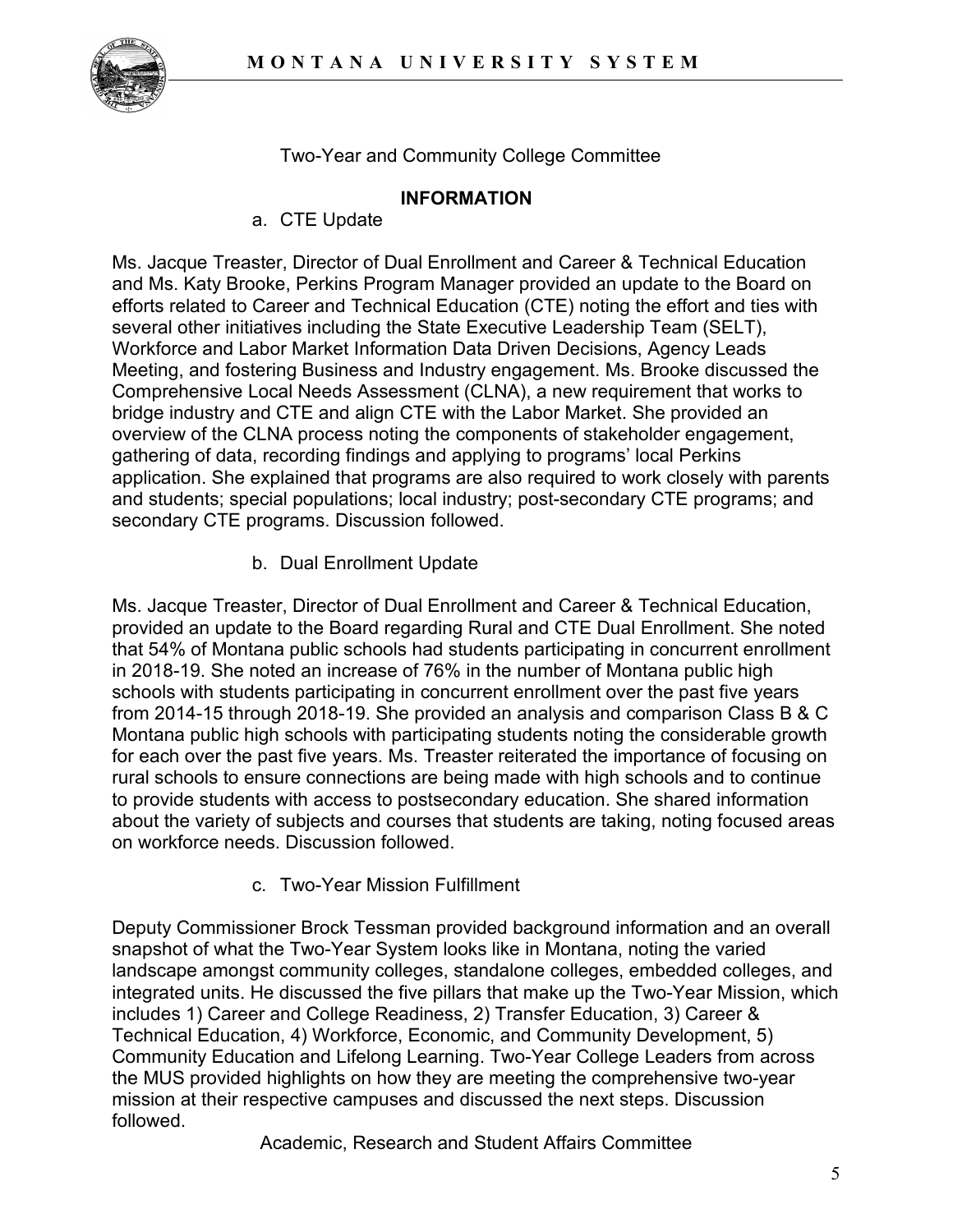

## **ACTION**

a. Level II Executive Summary *Supporting Documentation | New Program Tracking*

Deputy Commissioner Tessman spoke to the process related to these submissions. Provost Bob Mokwa of MSU Bozeman, spoke to their requests which include establishing an M.S. in Bioengineering; retitling the Department of Agricultural Education to the Department of Agricultural and Technology Education. Discussion followed.

b. MT Tech Mission Review *ITEM 184-1501-R0919 | Attachment #1*

Dr. Les Cook, Chancellor at MT Tech, presented the request for the Board of Regents to confirm approval of Montana Technological University's mission statement. This statement reads Montana Technological University, through exemplary undergraduate and graduate education, workforce development, research, and service builds on a strong heritage in engineering, science, and technology that blends theory with practice in meeting the changing needs of society and the responsible development and use of natural resources. Discussion followed.

### **INFORMATION**

a. MT Project 10 Update

Ms. Crystine Miller, Director of Student Affairs and Student Engagement, provided an updated regarding the Montana Project 10 (MTP10) initiative. Ms. Miller reiterated that MTP10 is a student success pilot initiative aimed at improving student success and completion. The initiative works to leverage financial support to better focus academic momentum to help advance a greater sense of purpose and belonging to students. Director Miller discussed the various stakeholders that have been included in this project. She reviewed the various MTP10 Teams across the MUS including UM-Missoula, Helena College, and MSU-Billings.

b. College Access Initiatives

A panel including Ms. Jeannie Origbo, Director of Montana Education Talent Search (ETS); Mr. Travis Anderson, Director of Gear Up; and Ms. Angela McLean, Director of American Indian/Minority Achievement and K-12 Partnerships provided an update to the board on College Access Initiatives. The panel provided background information on ETS, a TRIO program funded by the Department of Education that works with nine school districts and 16 schools across Montana. Director Origbo shared ETS highlights from recent events. The panel spoke to effort and work addressed by Montana Gear Up, which is entering its 3rd year of a 7-year \$14.5 million grant, awarded by the Department of Education. Gear Up is focused on increasing the number of low-income students prepared to succeed in postsecondary education and primarily serves students in 7th – 12th grade. Discussion followed regarding impactful and successful events, including College Application Week and the iGraduate Montana Summit.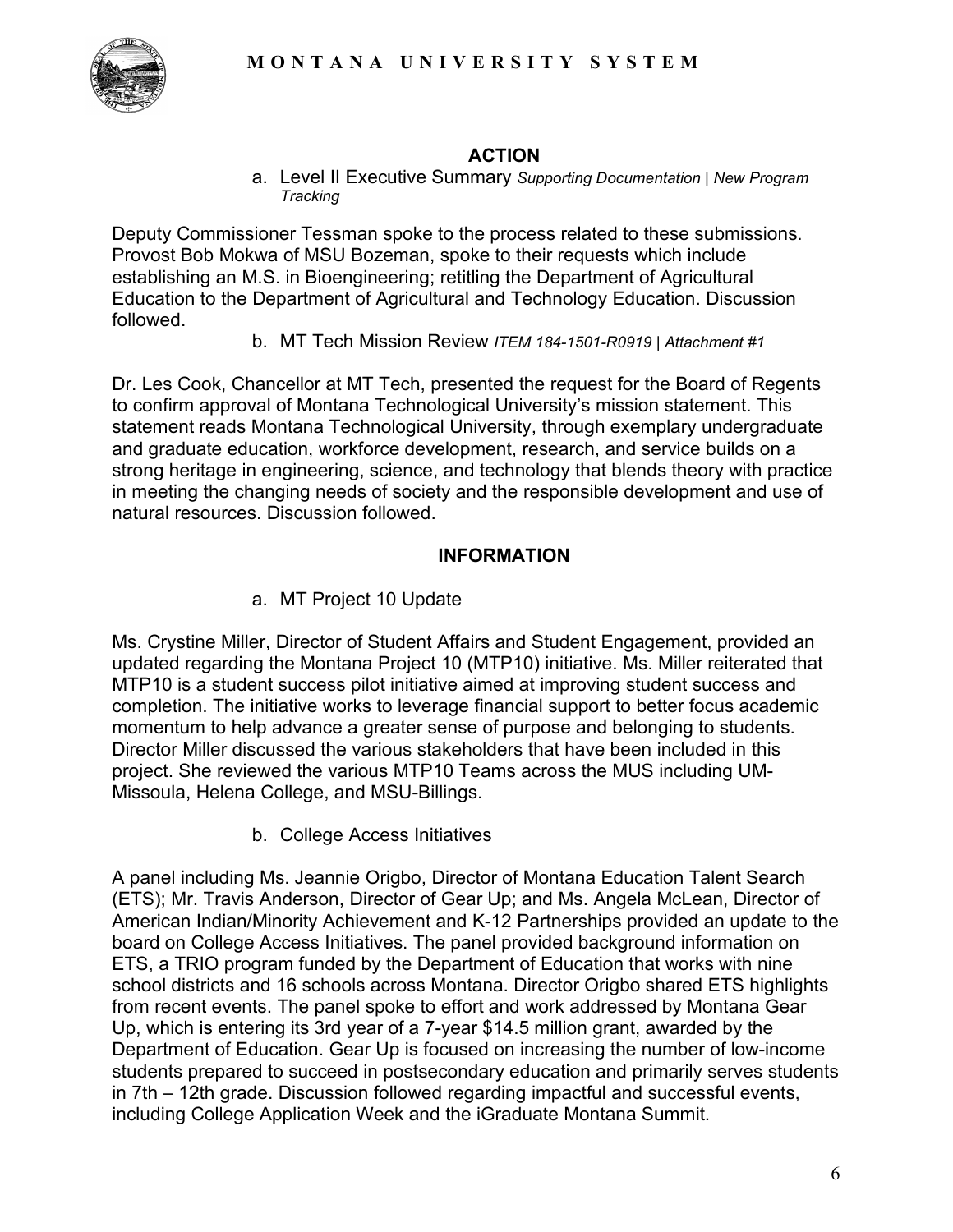

c. Accreditation Report

Deputy Commissioner Brock Tessman provided an update to the Board regarding The Northwest Commission on Colleges and Universities (NWCCU) conducting evaluations of Montana University System campuses during the 2018-2019 academic year including a seven-year evaluation at MSU-Billings and an ad hoc evaluation at Dawson Community College. In the 2019-2020 academic year FVCC is due for a seven-year evaluation and a mid-cycle evaluation for MSU-Northern and MT Technological University.

d. Level I Memorandum (May, June, July)

Deputy Commissioner Tessman discussed the process behind these approvals noting that they include minor changes and are approved by the Commissioner's Office via direction of the Board.

e. Intent to Plan Proposals (July, August)

*Submitted July 2019 - Expiration March 2021*

**Montana State University**

[Center for Science, Technology, Ethics and Society](https://mus.edu/che/arsa/IntenttoPlan/2019/IPCSTES.pdf)

**[PhD in Mechanical Engineering](https://mus.edu/che/arsa/IntenttoPlan/2019/IPPhDME.pdf)** 

[Master of Science in Cybersecurity](https://mus.edu/che/arsa/IntenttoPlan/2019/IPMSCybersecurity.pdf)

**Montana State University Billings**

[Institute for Neurodiversity and Applied Behavioral Analysis](https://mus.edu/che/arsa/IntenttoPlan/2019/IPNABA.pdf)

**University of Montana**

[Masters in Natural Resources Law and Policy](https://mus.edu/che/arsa/IntenttoPlan/2019/ITP_MANaturalResourcePolicyandLaw.pdf)

Committee Reports & Action

• Two-Year and Community College Committee

None.

• Academic, Research and Student Affairs Committee

# **ACTION**

a. Level II Executive Summary *Supporting Documentation | New Program Tracking*

A motion for approval of action item a. Level II Executive Summary was made by Regent Nystuen; motion passed (7-0).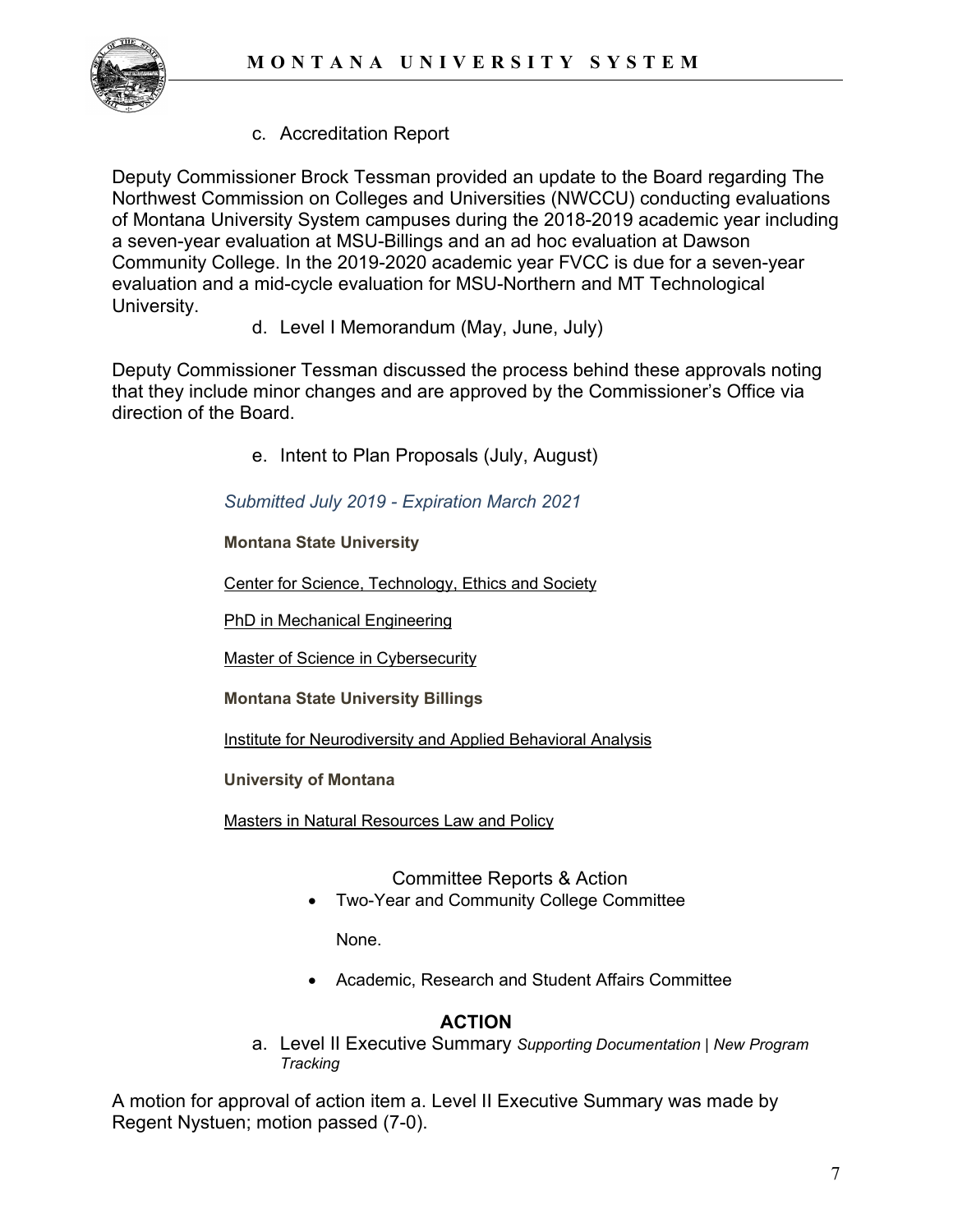

b. MT Tech Mission Review *ITEM 184-1501-R0919 | Attachment #1*

A motion for approval of action item b. Item 184-1501-R0919 was made by Regent Sheehy; motion passed (7-0).

# Public Comment\*

Mr. John Grant, representing the Ravalli County Workforce Alliance (RWCA), spoke to recent efforts to advance a ballot effort to create a state-recognized community college district.

Meeting Recessed at 5:10pm.

### **Thursday, September 12th**

The meeting reconvened at 8:42am.

Budget, Audit and Enterprise Risk Committee

### **CONSENT**

#### **Staff Items:**

- a. Labor Agreements; OCHE/MUS *ITEM 184-106-R0919 | Attachment #1*
- b. Authorization to Modify Phase 1 of Athletic Field Improvement Project; MSU-Northern *ITEM 184-2801-R0919*
- c. Authorization to Extend Program and Design Authority of the Romney Hall repurposing; MSU *ITEM 184-2003-R0919 | Attachment #1*
- d. Appointment of Members to the Fire Services Training Advisory Council; MSU-Cooperative Extension Service *ITEM 184-2401-R0919*

#### **Policy Revisions:**

- e. Revision to BOR Policy 780 Regents' Award for Excellence in University System Citizenship; OCHE/MUS *ITEM 184-102-R0919 | Attachment #1*
- f. Revision to BOR Policy 711.1; OCHE/MUS *ITEM 184-105-R0919 | Attachment #1*
- g. Revision to BOR Policy 807.2; OCHE/MUS *ITEM 184-108-R0919 | Attachment #1 | Attachment #2*
- h. Authorization for the University of Montana Western and the UMW Foundation to enter into an Operating Agreement; UM-Western *ITEM 184-1601-R0919 | Attachment #1*

# **Emeriti Faculty:**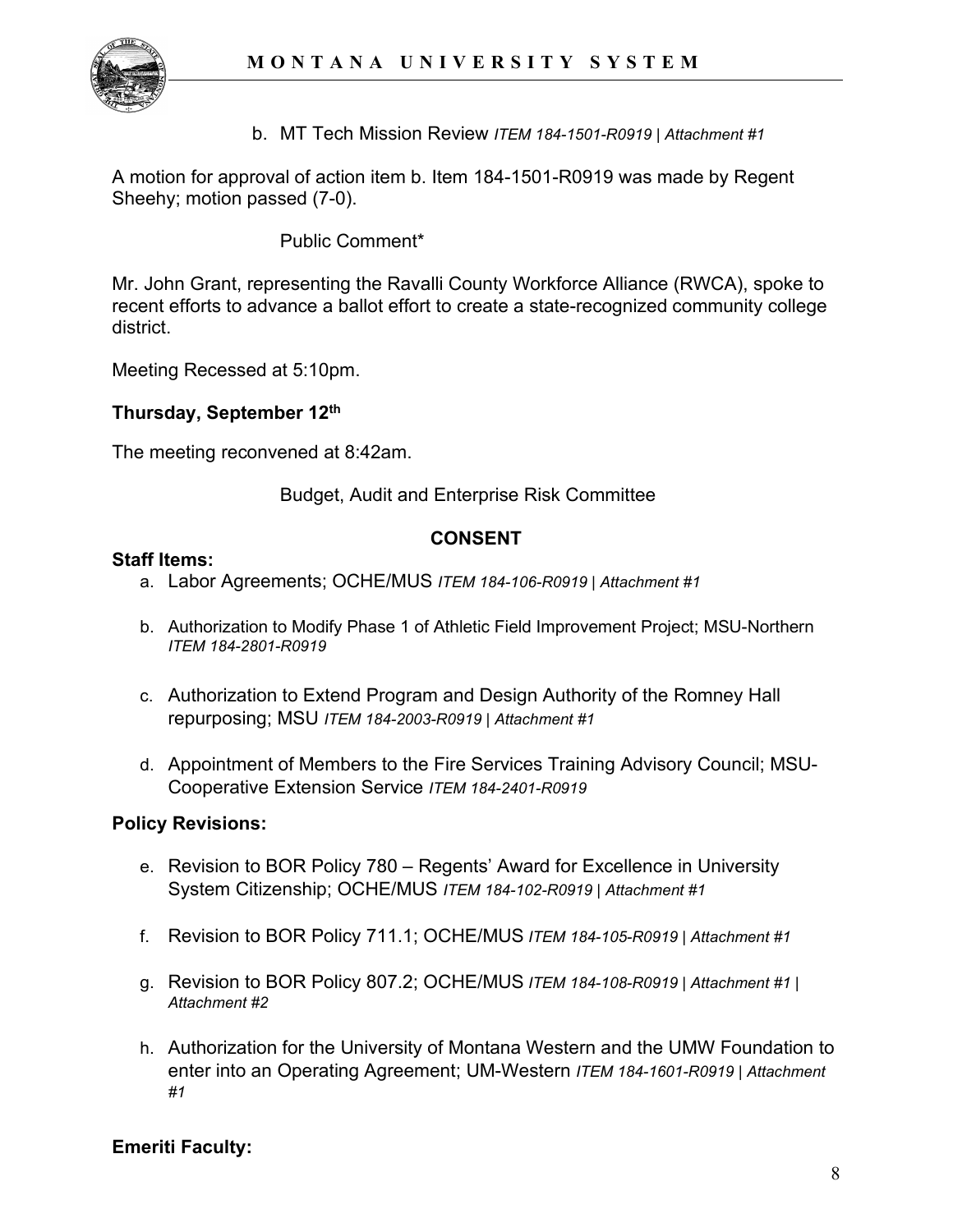

- i. Burfiend; UM *ITEM 184-1001-R0919*
- j. Charles; UM *ITEM 184-1002-R0919*
- k. Greene; UM *ITEM 184-1003-R0919*
- l. Sillars; UM *ITEM 184-1004-R0919*
- m. Volkman; UM *ITEM 184-1005-R0919*
- n. Young; MSU *ITEM 184-2001-R0919*
- o. Bailey; MSU *ITEM 184-2002-R0919*

### **ACTION**

a. FY20 Operating Budgets; OCHE/MUS *ITEM 184-107-R0919 | Attachment #1*

Deputy Commissioner of Budget and Planning, Tyler Trevor, presented the operating budgets of all fund groups for the institutions and agencies of the Montana University System for the fiscal year commencing July 1, 2019, as submitted by each of the units, recommended by the Commissioner of Higher Education, and summarized in the system and campus budget schedules for the Boards approval. Approval of these operating budgets is required by §17-7-138(2), MCA, which states: "The expenditure of money appropriated in the general appropriations act to the board of regents, on behalf of the university system units, as defined in §17-7-102, MCA, is contingent upon approval of a comprehensive operating budget by October 1 of each fiscal year." The approving authority for the university system is defined by §17-7-102(3)(f), MCA, to be the Board of Regents of Higher Education or its designated representative. Discussion followed.

b. Approval of the Montana University System Internal Audit Charter; OCHE/MUS *ITEM 184-103-R0919 | Attachment #1*

Diedra Murray, MUS Internal Auditor, presented the proposed MUS Internal Audit Charter before the Board, in accordance with Board of Regent policy 204.2.1, for the Montana Board of Regents review and approval. The draft Charter was last revised August 9, 2019. Discussion followed.

c. Revision to BOR Policy 940.13 – Tuition Waivers and Discounts, to include Montana National Guard; OCHE/MUS *ITEM 184-101-R0919 | Attachment #1*

Deputy Commissioner Tyler Trevor presented a revised draft of BOR Policy 940.13 - Tuition Waivers and Discounts, to include a new mandatory tuition waiver for members of the Montana National Guard. This new mandatory tuition waiver will augment existing GI Bill and Tuition Assistance entitlements for Montana National Guard members, allowing them to receive financial aid packages that cover 100% of the cost of tuition in the Montana University System. OCHE developed this proposal in partnership with the Governor's Office and the Montana National Guard based on the following elements: recruitment and retention, ensuring affordability, and operational feasibility. Discussion followed.

#### **INFORMATION**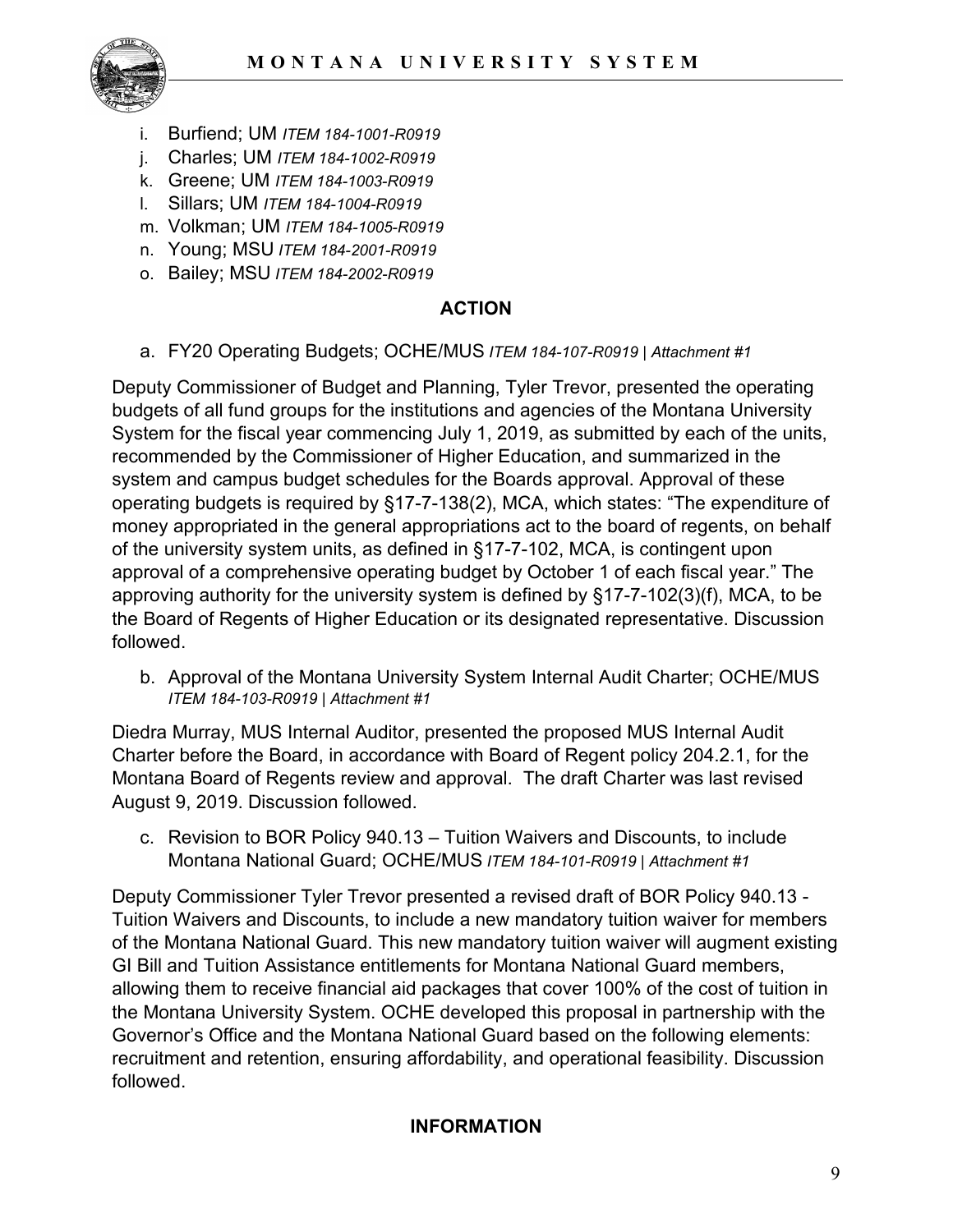

a. Montana Resident Student Financial Aid Policies; OCHE/MUS

Deputy Commissioner Tyler Trevor noted that the Office of the Commissioner of Higher Education (OCHE) will bring forward a proposal to modify and consolidate multiple existing board policies related to resident student financial aid at a future Board of Regents (BOR) meeting, creating a new overarching Montana resident student financial aid policy that mirrors state statute and Legislative intent. Affected programs include:

- Montana Access Scholarship Program
- Montana STEM Scholarship Program
- Montana Work Study Program
- Supplemental Education Opportunity Grant (SEOG) Program
- Montana Tuition Assistance Program (MTAP)
- Montana Higher Education Grant (MHEG)
- Governor's Post-Secondary Scholarship Program
- Quality Educator Loan Assistance Program
- b. MSU Hospitality Project

Mr. Terry Leist, Vice President of Finance at MSU and Dr. Alison Harmon, Dean of the College of Education, Health and Human Development at MSU informed the Board that Montana State University is planning to investigate the feasibility of developing a hospitality project to complement its existing Hospitality Management and Culinary Arts programs and provide visitor services to campus. MSU desires to explore the feasibility of developing a hospitality project on campus to provide educational opportunities for HMCA students. MSU will investigate the feasibility of leasing land to a private developer to design, construct, operate, and maintain a hospitality facility which will also serve as a teaching laboratory for students. In accordance with State law and Board of Regents policy, the project would be specifically developed to never be owned by the State of Montana, nor would Operation/Maintenance liability ever be transferred to MSU. MSU intends to begin this exploratory work during the Fall of 2019 and report back to the Board in the future with findings. No state funds will be used. Discussion followed.

Public Comment\*

Dr. Beverly Hartline, Vice Chancellor for Research at MT Tech, informed the Board of an upcoming National Lab Day event, schedule for October  $8<sup>th</sup>$  and  $9<sup>th</sup>$  at MT Tech.

Mr. Taylor Blossom, President of ASMSU, extended his thanks and appreciation for the adjustment in student allocation of state dollars and approved increase.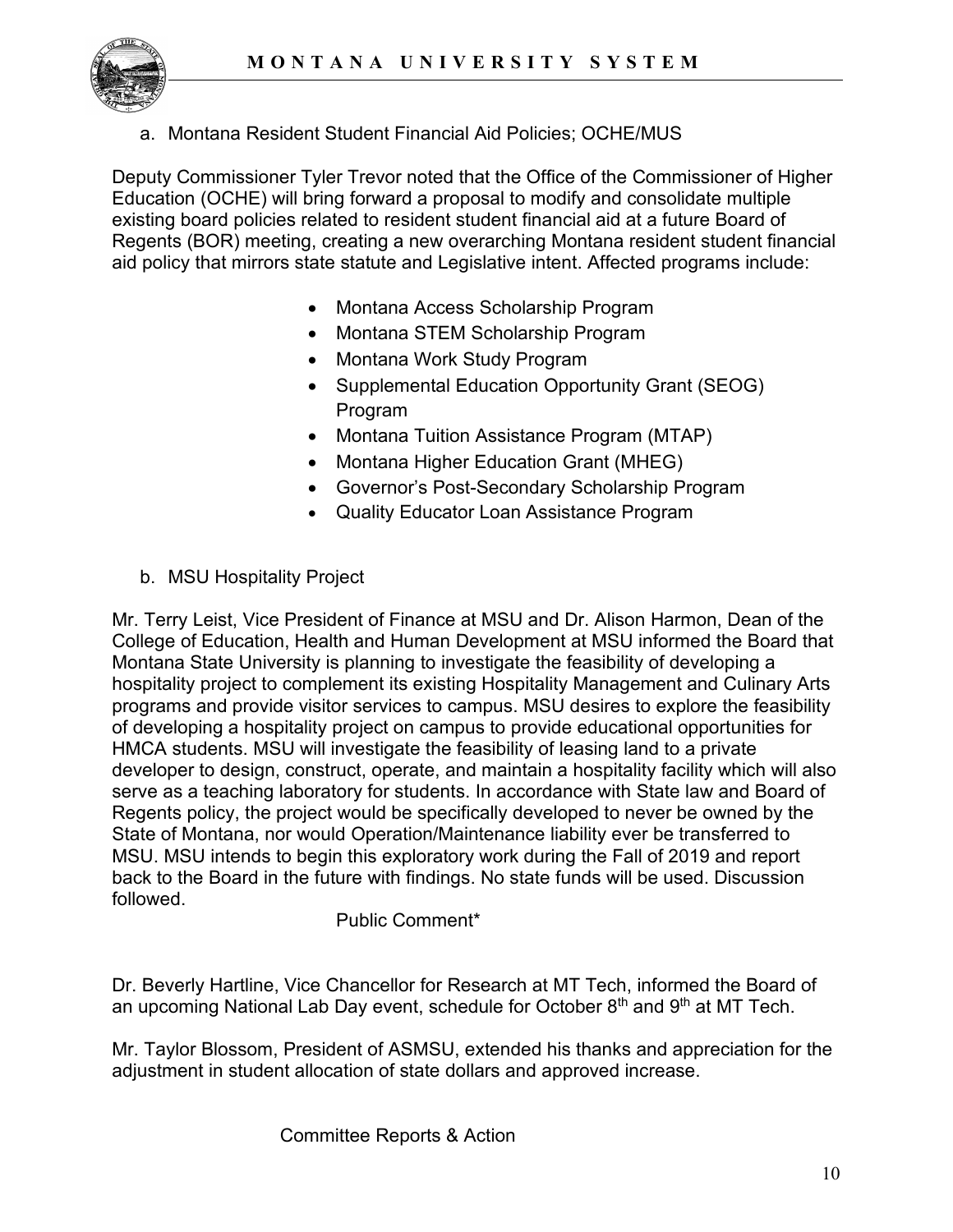

• Budget, Audit and Enterprise Risk Committee

## **CONSENT**

#### **Staff Items:**

- a. Labor Agreements; OCHE/MUS *ITEM 184-106-R0919 | Attachment #1*
- b. Authorization to Modify Phase 1 of Athletic Field Improvement Project; MSU-Northern *ITEM 184-2801-R0919*
- c. Authorization to Extend Program and Design Authority of the Romney Hall repurposing; MSU *ITEM 184-2003-R0919 | Attachment #1*
- d. Appointment of Members to the Fire Services Training Advisory Council; MSU-Cooperative Extension Service *ITEM 184-2401-R0919*

### **Policy Revisions:**

- e. Revision to BOR Policy 780 Regents' Award for Excellence in University System Citizenship; OCHE/MUS *ITEM 184-102-R0919 | Attachment #1*
- f. Revision to BOR Policy 711.1; OCHE/MUS *ITEM 184-105-R0919 | Attachment #1*
- g. Revision to BOR Policy 807.2; OCHE/MUS *ITEM 184-108-R0919 | Attachment #1 | Attachment #2*
- h. Authorization for the University of Montana Western and the UMW Foundation to enter into an Operating Agreement; UM-Western *ITEM 184-1601-R0919 | Attachment #1*

#### **Emeriti Faculty:**

- i. Burfiend; UM *ITEM 184-1001-R0919*
- j. Charles; UM *ITEM 184-1002-R0919*
- k. Greene; UM *ITEM 184-1003-R0919*
- l. Sillars; UM *ITEM 184-1004-R0919*
- m. Volkman; UM *ITEM 184-1005-R0919*
- n. Young; MSU *ITEM 184-2001-R0919*
- o. Bailey; MSU *ITEM 184-2002-R0919*

A motion for approval of consent items a. – o. was made by Regent Dombrouski; motion passed (5-0).

# **ACTION**

a. FY20 Operating Budgets; OCHE/MUS *ITEM 184-107-R0919 | Attachment #1*